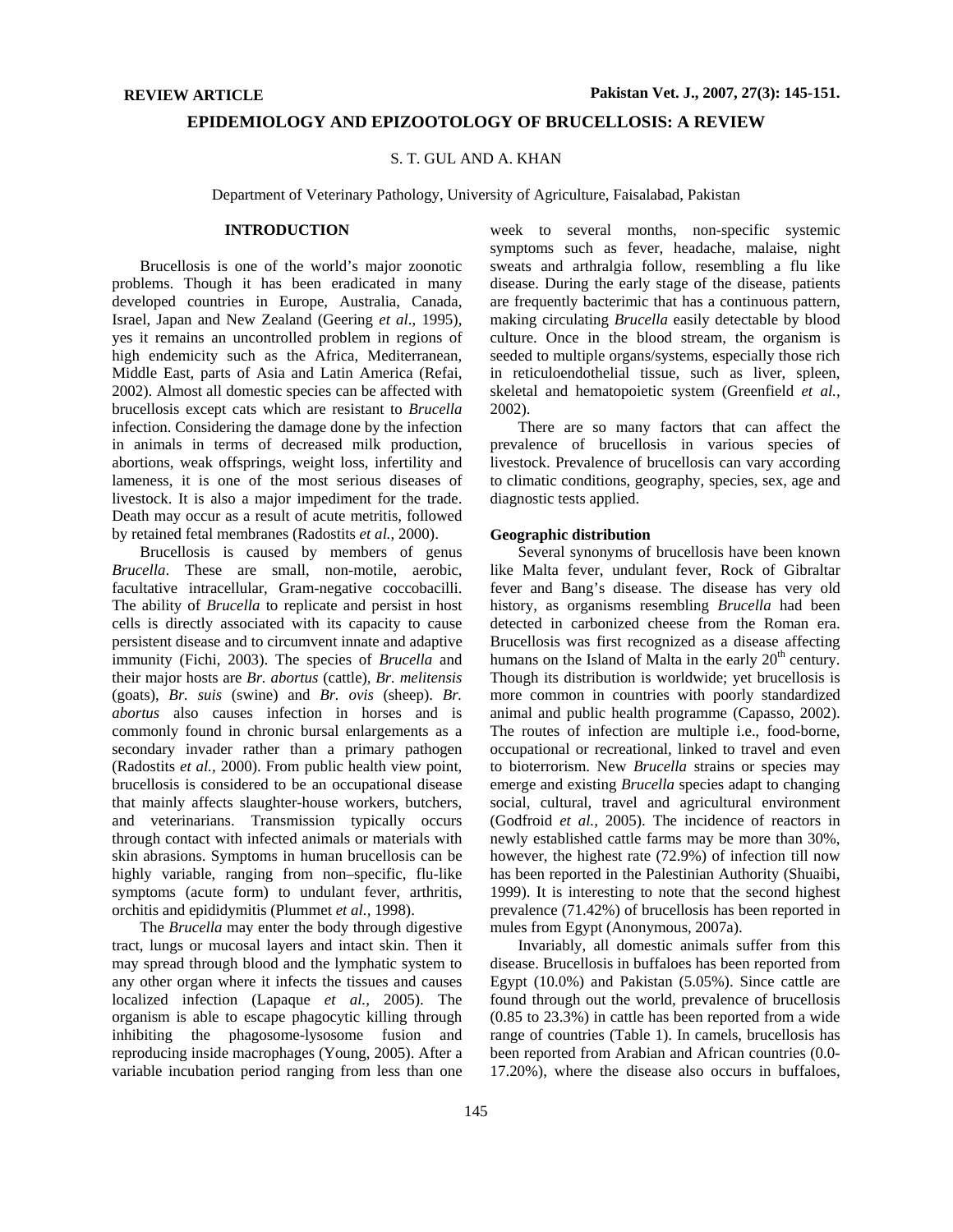equines and swine. Variable prevalence of this disease has been reported in sheep and goats. Bio varieties of *Brucella* vary with respect to geographic region. *Br.* 

*melitensis* biovar 1 from Libya, Oman and Israel and *Br. melitensis* biovar 2 from Turkey and Saudi Arabia have been isolated (Table 1). *Br. melitensis* biovar 3 is

| Country      | <b>Species</b> | Prevalence (%) | <b>Brucella</b> species  | Reference                      |
|--------------|----------------|----------------|--------------------------|--------------------------------|
| Algeria      | Sheep          | 2.18           |                          | Refai (2000)                   |
|              | Goat           | 12.00          |                          |                                |
| Egypt        | <b>Buffalo</b> | 10.00          | Br. abortus              | Refai (1989)                   |
|              | Cattle         | 23.30          | Br. melitensis biovar 3  |                                |
|              | Donkey         | 7.30           |                          | Hamoda and Montaser (1998)     |
|              | Horse          | 5.88           |                          | Montasser et al. (1999)        |
|              | Mule           | 71.42          |                          |                                |
| Eritria      | Cattle         | 8.20           |                          | Omer et al. (2000)             |
|              | Sheep          | 1.40           |                          |                                |
|              | Goat           | 3.80           |                          |                                |
|              | Camel          | 3.10           |                          |                                |
|              | Horse          | 0.00           |                          |                                |
| India        | Equine         | 12.89          |                          | Sharma et al. (1979)           |
|              | Bovine         | 6.37           |                          |                                |
|              | Sheep          | 3.42           |                          |                                |
|              | Goat           | 5.53           |                          |                                |
| Iran         | Cattle         | 0.85           | <b>Br.</b> Abortus       | Zowghi et al. (1990)           |
|              | Goat           | 10.18          |                          |                                |
|              | Camel          | 8.00           |                          | Zowghi and Ebadi (1988)        |
| Iraq         | Sheep          | 15.00          | Br. melitensis           | Al-Ani et al. (1998)           |
|              | Cattle         | 3.00           | <b>Br.</b> Abortus       |                                |
|              | Camel          | 17.20          |                          |                                |
| Libya        | Camel          | 4.10           | Br. melitensis biovar 1. | Gameel et al. (1993)           |
| Nigeria      | Cattle         | 5.82           |                          | Cadmus et al. (2006)           |
|              | Goat           | 0.86           |                          |                                |
| Oman         | Camel          | 8.00           | Br. abortus              | Anonymous (1998)               |
|              | Cattle         | 3.30           |                          |                                |
|              | Sheep          | 1.60           |                          |                                |
|              | Goat           | 6.40           | Br. melitensis           |                                |
| Pakistan     | Horse          | 5.78           |                          | Ahmed and Munir $(1995a \& b)$ |
|              | Dog            | 9.33           |                          |                                |
|              | Poultry        | 4.00           |                          |                                |
|              | <b>Buffalo</b> | 5.05           |                          |                                |
|              | Cattle         | 5.46           |                          |                                |
|              | Camel          | 2.00           |                          | Ajmal et al. (1989)            |
| Saudi Arabia | Camel          | 8.00           | Br. melitensis biovar 2. | Memish (2001)                  |
|              | Cattle         | 18.70          |                          |                                |
|              | Sheep          | 6.50           |                          |                                |
|              | Goat           | 9.70           |                          |                                |
| Sri Lanka    | Cattle         | 4.7            | Br. abortus              | Silva et al. (2000)            |
|              | <b>Buffalo</b> | 4.2            |                          |                                |
| Sudan        | Camel          | 6.95           | Br. abortus              | Yagoub et al. (1990)           |
|              | Camel          | 0.00           |                          | El-Ansary et al. (2001)        |
|              | Cattle         | 5.00           |                          |                                |
|              | Sheep          | 1.00           |                          |                                |
|              | Goat           | 4.00           |                          |                                |
| United Arab  | Camel          | 2.00           | Br. abortus              | Afzal and Sakkir (1994)        |
| Emirates     | Cattle         | 1.30           |                          |                                |
|              | Sheep          | 2.00           |                          |                                |
|              | Goat           | 3.40           |                          |                                |

**Table 1: Prevalence of** *brucellosis* **in livestock in different countries**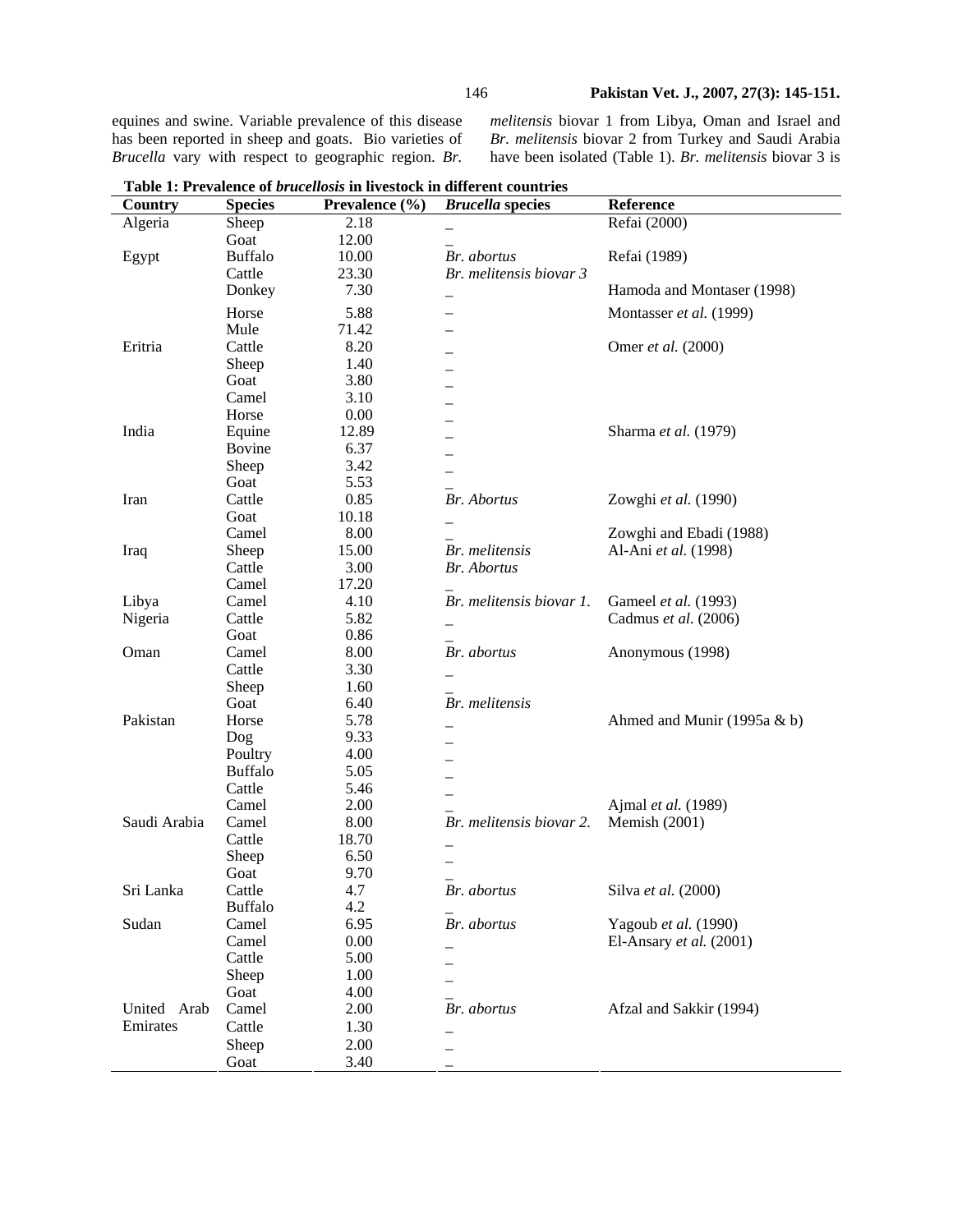the most commonly isolated species from animals in Egypt, Jordan, Israel, Tunisia and Turkey (Refai, 2002). *Br*. *abortus* biovar 1 in Egypt, biovar 2 in Iran, biovar 3 in Iran and Turkey and biovar 6 in Sudan have been reported (Halling and Boyle, 2002). The countries with the highest incidence of human brucellosis include, Saudi Arabia, Iran, Palestinian Authority, Syria, Jordan and Oman. Bahrain is reported to have no incidence (Refai, 2002). The percent prevalence of bovine brucellosis has been reported to decrease (Fig. 1) in Ireland and Italy during the year 1999-2000 but there had been a trend towards a significant increase in Azores (Jacques and Kasbohrer, 2002).

#### **Epidemic season**

In general, brucellosis can be found in any season of a year. The epidemic peak occurs from February to July (Fig. 2) and is closely related to the months associated with delivery and abortion in animals (Shang *et al.,* 2002). In humans, prevalence of the disease is high (39.5%) in summer season (Salari *et al.,* 2003). Notifications of human brucellosis, which are mandatory in Italy, reach a peak between April and June. However, considering the standard incubation period of 2-4 weeks, and the fact that lamb slaughter is traditionally at a peak during the Easter period, it might be expected that occupational exposure would result in a peak of human cases between March and May. The observed peak between April and June could be related to the production and consumption of fresh cheese, starting just after lamb slaughter (De-Massis *et al.,* 2005).

#### **Sex and age wise prevalence**

There are controversial reports regarding the prevalence of brucellosis in relation to sex of animals, as some of the research workers reported significantly higher prevalence in females than in males (Hussein *et al.,* 2005), whereas MacMillan *et al*. (1982) were of the view that *Br. abortus* causes intermittent bacterimea in the mares but not in the stallions. The relatively higher incidence reported among human females than males might be due to more involvement of females in handling of livestock. These females may be highly exposed to the risk of infection through direct contact with animals, consumption of raw milk and milk products. Moreover, risky practices in rural areas such as skinning of stillborn lambs and kids, as well as crushing the umbilical cord of newborn lambs and kids with teeth can also be contributing factors (Hussein *et al.,* 2005). However, some reports indicate that *Brucella* antibody titers are not associated with sex (Muma *et al.,* 2006).

The antibody titer against *Br. abortus* appears to be associated with age, as low prevalence in young stock has been reported than the adults (Ahmed and Munir, 1995b). Kazi *et al.* (2005) reported higher prevalence of infection in animals more than 4 years of age compared to younger animals. It appears that the high prevalence of brucellosis among older cows might be related to maturity with the advancing age. Thereby, the organism may have propagated to remain either as latent infection or it may cause clinical manifestation of the disease (Kazi *et al.,* 2005).



Fig. 1: Prevalence (%) of bovine brucellosis in European Union (1 = Greece, 2 = Republic of Ireland, 3 = **Italy, 4 = Northern Ireland, 5 = Portugal, 6 = Main Land, 7 = Madeira, 8 = Azores, 9 = Spain)**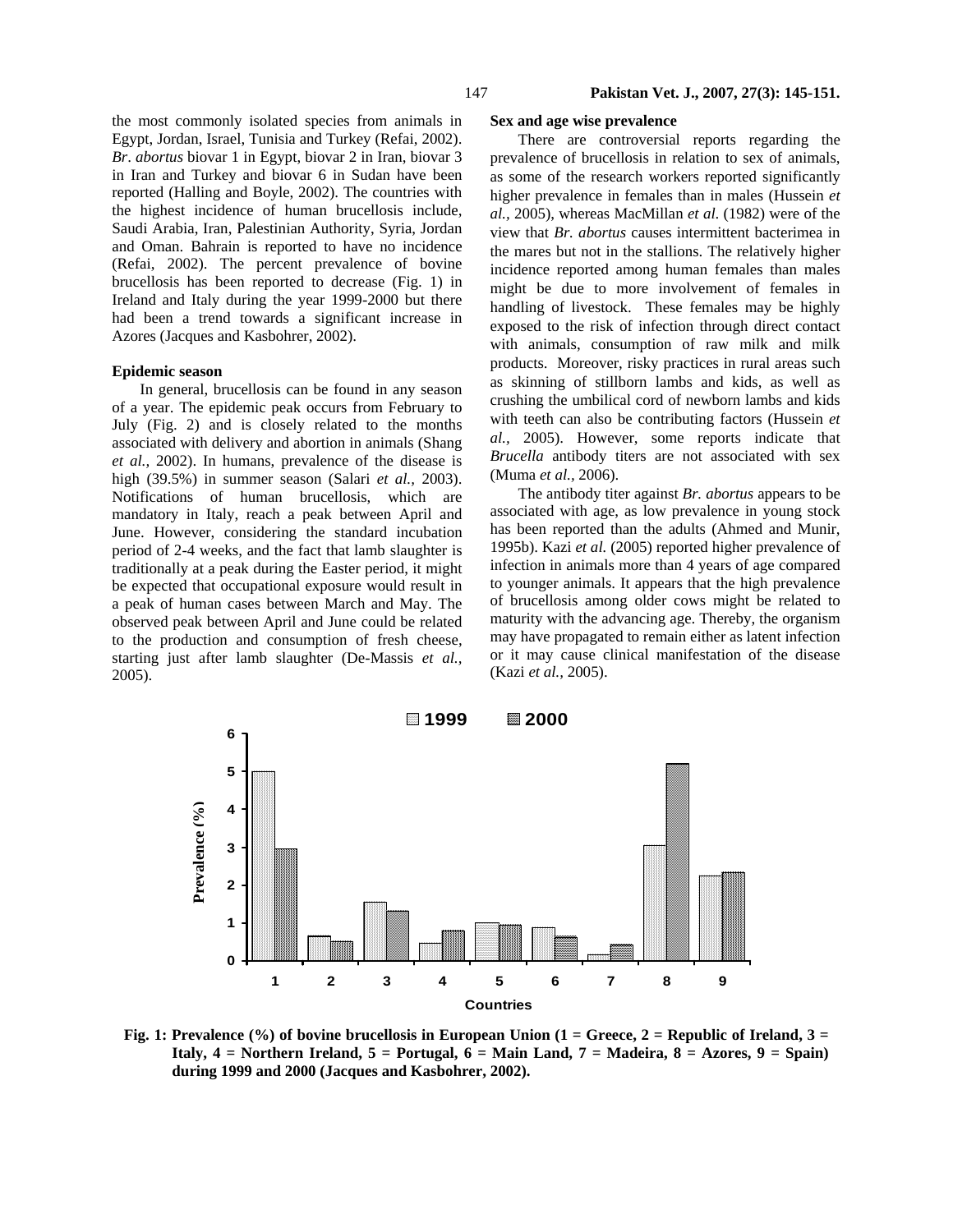

## **Fig. 2: Monthwise prevalence of brucellosis in China from 1950 to 1999 (Shang** *et al.,* **2002).**

Brucellosis is essentially a disease of the sexually mature animals, the predilection site being the reproductive tract, especially the gravid uterus. Allantoic factors including, erythritol, possibly steroid hormones and other substances stimulate the growth of most of the *Brucellae* (Radolf, 1994). The tropism of *Brucella* to the male or female reproductive tract was thought to be by erythritol, which stimulates the growth of the organism, but *Brucella* has also been found in the reproductive tract of animals with no detectable levels of erythritol (Anonymous, 2007b). Erythritol, a sugar alcohol synthesized in the ungulate placenta and stimulates the growth of virulent strains of *Br. abortus*, has been credited with the preferential localization of this bacterium within the placenta of ruminants (Smith *et al*., 1962).

# **Test based prevalence**

The main serological test used for diagnosis of brucellosis is the Rose Bengal Plate Test (RBPT), which has very high (>99%) sensitivity but low specificity (Barroso *et al.,* 2002). As a result, the positive predictive value of this test is low and a positive result is required to be confirmed by some other more specific test like serum agglutination test (SAT) and ELISA. However, the negative predictive value of RBPT is high as it excludes active brucellosis with a high degree of certainty.

The SAT is recommended for collection of quantitative information on immune responses. It is the most frequently used confirmatory serological test and has become the standard method for the diagnosis of the brucellosis. The sensitivity and specificity of the SAT test are 95.6 and 100.0%, respectively, while that specificity of the ELISA is 45.6% (Memish *et al.,* 2002).

Prevalence of brucellosis on the basis of SAT and RBPT in various species of animals and humans varies very widely. Equine showed a wide variation of brucellosis occurrence (0.24-37.50%), followed by bovine (0.58-35.90%), caprine (0.40-33.3%), ovine (0.28-16.70%) and camelidae (1.8-7.48%) with humans had the least prevalence  $(0.89-4.10\%$ , Table 2). *Brucella* has also been isolated from a variety of wildlife species such as bison, elk, African buffalo, reindeer, caribou, feral swine, wild boars, foxes and hares (Davis, 1990). Anti-*Brucella* spp. antibodies were detected by tube agglutination test, ELISA and immunoblotting in 53% serum samples of Pacific bottlenose dolphins (*Tursipa aduncus*) from the Solomon Islands (Tachibana *et al*., 2006).

Ribeiro *et al.* (2003) tested fistulus withers secretions from three horses by the plate agglutination test (PAT), SAT, buffered RBPT and 2 mercaptoethanol test (2-MET), and compared the results with standard agglutination test. Titers were higher in the PAT, SAT and 2-MET and positive

**Table 2: Prevalence (%) of brucellosis in various species based on SAT and RBPT** 

|               | <b>Species</b>           |         |       |                  |               |             | Reference                    |
|---------------|--------------------------|---------|-------|------------------|---------------|-------------|------------------------------|
| <b>Equine</b> | <b>Bovine</b>            | Caprine | Ovine | <b>Camelidae</b> | <b>Humans</b> |             |                              |
| 22.70         | $\overline{\phantom{a}}$ |         |       | 1.80             |               | <b>SAT</b>  | Kulshrestha et al. (1977)    |
| 12.89         | 6.37                     | 5.53    | 3.42  |                  | 0.89          |             | Sharma <i>et al.</i> (1979)  |
|               | $\overline{\phantom{0}}$ | 3.00    | 1.69  |                  | 0.95          | <b>SAT</b>  | Masoumi et al. (1992)        |
|               |                          |         |       |                  | 4.10          | <b>SAT</b>  | Gameel <i>et al.</i> (1993)  |
|               | $\overline{\phantom{a}}$ |         |       | 8.00             |               | <b>RBPT</b> | Radwan <i>et al.</i> (1995)  |
|               | 17.00                    |         |       |                  |               | <b>SAT</b>  | Isloor <i>et al.</i> (1998)  |
|               | 3.65                     | 3.35    | 0.28  | 7.48             |               | <b>SAT</b>  | Montasser et al. (1999)      |
|               | 35.90                    | 33.3    | 16.70 | 3.10             |               | <b>RBPT</b> | Omer <i>et al.</i> (2000)    |
|               | 18.70                    | 9.70    | 6.50  | 8.00             |               |             | Memish $(2001)$              |
| 37.50         | $\overline{\phantom{a}}$ |         |       |                  |               | <b>SAT</b>  | Welsh and Dirato (2004)      |
|               | 0.58                     | 7.24    | 6.26  |                  |               | <b>RBPT</b> | Jackson <i>et al.</i> (2004) |
|               | 12.09                    |         |       |                  |               |             | Dhand <i>et al.</i> (2005)   |
| 0.24          |                          |         |       |                  |               | <b>RBPT</b> | Acosta et al. (2006)         |
|               | 5.82                     | 0.86    |       |                  |               | <b>RBPT</b> | Cadmus et al. (2006)         |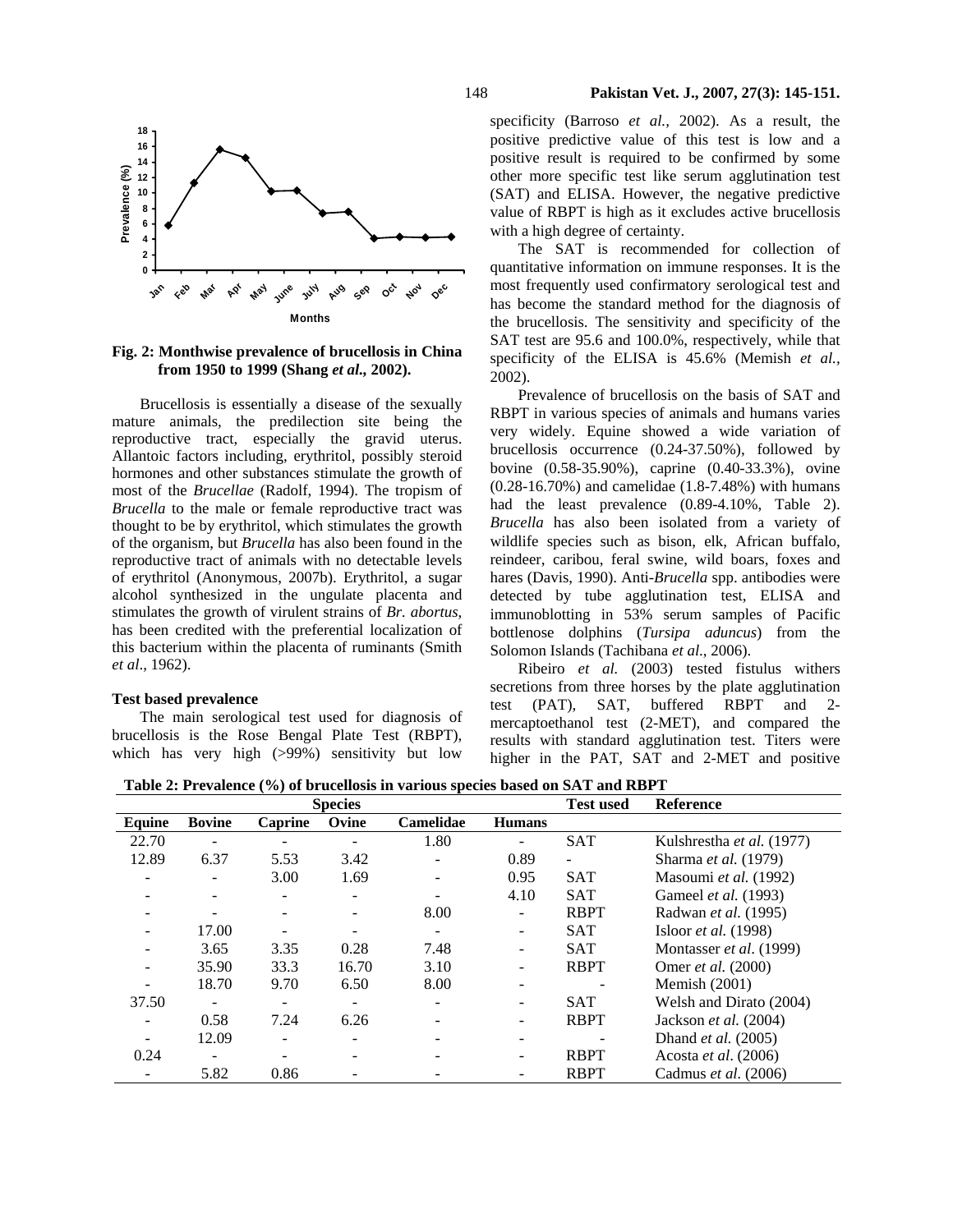reaction was observed in RBPT. *Br. abortus* was isolated from the secretion of fistulous withers, collected from one animal. These results suggest that the modified tests may be used as alternative test to diagnose brucellosis in horses with fistulous withers.

Ocholi *et al.* (2004a) isolated *Brucella* from aborted fetuses, hygroma fluid, milk and vaginal swabs obtained from aborting cattle, sheep, goats, pigs and horses. A total of 25 isolates, obtained mainly from cattle, sheep and horses, were biotyped. All strains belonged to one species, *Br. abortus* biovar 1. Ocholi *et al.* (2004b) isolated *Br. abortus* from a horse which had carpal bursitis. In a subsequent study, Ocholi *et al.* (2005) examined serum and milk samples from ewes for *Brucella,* a total of seven isolates of *Brucella* were obtained from milk samples and vaginal swabs collected from aborting ewes. All isolates were identified and bio-typed as *Br. abortus* biovar 1.

## **Bioterrorism**

Brucellosis is not only a major zoonotic problem but is also linked with bioterrorism and belongs to category B (Anonymous, 2000). The severity of this disease, lack of vaccines suitable for use in man and frequent failure of clinical laboratories to correctly identify isolates led to the investigation of *Brucella* as an agent for bioterrorism. Before 1954, when Britain was focusing on anthrax, brucellosis was the first microorganism chosen by the United States to develop as a weapon. This microorganism could be effectively disseminated in four pound bombs (Yagupsky and Baron, 2005). Indeed, the American military weaponized *Br. suis* in 1954, however, changing global politics resulted in abandonment of these efforts following the biological and toxic weapons convention in 1972. *Brucellae* are not difficult to grow and disperse, and transmission to humans may result in prolonged illness and long-term sequelae (Yagupsky and Baron, 2005). Aerosol or food contamination could be the sources of dispersion. This microorganism has the advantage of being debilitating without being fatal. The infective dose for these organisms is very low, if acquired via the inhalation route. It has been estimated that 10-100 organisms are sufficient to constitute an infectious aerosol dose for humans. The economic impact of a brucellosis bioterrorist attack would cost \$ 477.7 million per 100,000 persons exposed (Kaufmann *et al.,* 1997). Although *Brucella* has long been considered a potential microorganism for bioterrorism, no application in a bioterrorist attack has been reported so far (Shareef, 2006).

#### **Conclusions**

From the above discussion, it can be concluded that brucellosis is one of the world's major zoonotic problems. Nearly all animal species are susceptible. The disease caused by various *Brucella* species renders heavy economic losses. Various factors such as climatic conditions, geography, species, sex and age of the host have been reported to affect its prevalence. For serodiagnosis, RBPT and SAT are used commonly. Brucellosis prevalence varies very widely in equine (0.24-37.50%), bovine (0.58-35.90%), caprine (0.40- 33.3%), ovine (0.28-16.70%) and camelidae (1.8- 7.48%), while humans had the least prevalence (0.89- 4.10%). Brucellosis is essentially a disease of the sexually mature animals, as organism resides in gravid uterus where erythritol is synthesized in placenta and stimulates the growth of virulent strains of *Br. abortus. Brucella* has been considered an organism for bioterrorism but no application has been reported so far.

#### **REFERENCES**

- Acosta, G. R. I., I. Gonzalez and G. H. F. Gutierrez, 2006. Prevalence of *Brucella abortus* antibodies in equines of a tropical region of Mexico. Canadian J. Vet. Res., 70: 302-304.
- Afzal, M. and M. Sakkir, 1994. Survey of antibodies against various infectious disease agents in racing camels in Abu Dhabi, United Arab Emirates. Rev. Sci. Tech., 13: 787–792.
- Ahmed, R. and M. A. Munir, 1995a. Epidemiological investigations of brucellosis in Pakistan. Pakistan Vet. J., 15: 169-172.
- Ahmed. R. and M. A. Munir, 1995b. Epidemiological investigations of brucellosis in horses, dogs, cats and poultry. Pakistan Vet. J., 15: 85-88.
- Ajmal, M., M. D. Ahmed and M. Arshad, 1989. Serosurveillance of brucellosis. Pakistan Vet. J., 9: 115–117.
- Al-Ani, F. K., M. Al-Sharrifi and F. Khalil, 1998. Serological survey on camel brucellosis in Iraq. Camel Newslett., 14: 32–33.
- Anonymous, 1998. WHO Expert Committee on Brucellosis. WHO, Geneva, pp: 1-100.
- Anonymous, 2000. Brucellosis. Iowa State Department of Public Health. http://idph.state.ia.us/adper/common/pdf/epi\_manu al/brucellosis.pdf accessed on May 16, 2007.
- Anonymous, 2007a. Brucellosis background. American Veterinary Medical Association. www.avma.org/public\_health/brucellosis\_bgnd.asp. Accessed on February 20, 2007.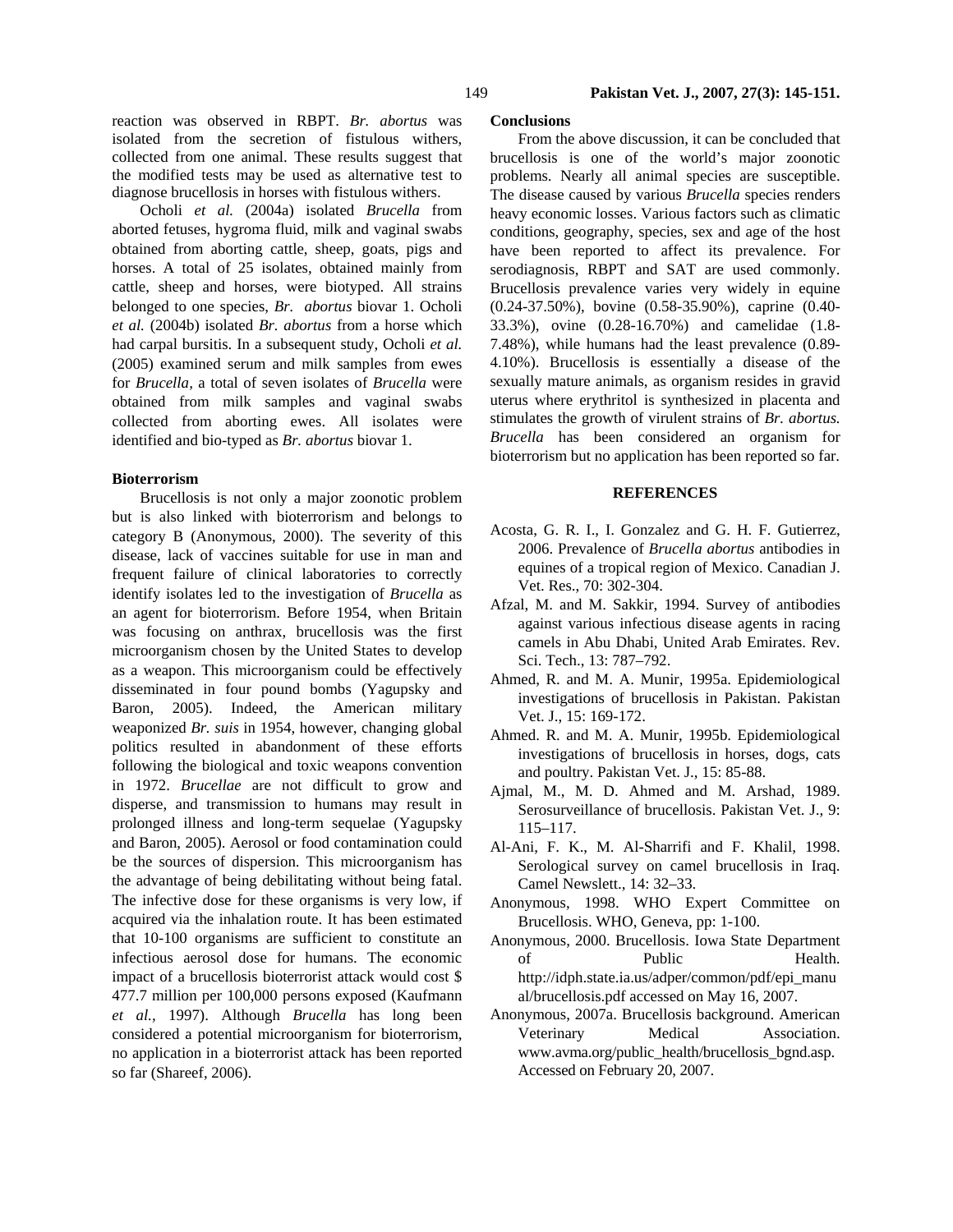- Anonymous, 2007b. Animal Health Disease Cards. Bovine Brucellosis. http://www.fao.org/ag/againfo/subjects/en/health/di seases-cards/brucellosi-bo.html accessed on April 16, 2007.
- Barroso, G. P., C. P. R. Rodriguez, B. G. Extremera, M. A. Maldonado, G. G. Huertas and M. A. Salguero, 2002. Study of 1,595 brucellosis cases in the Almeria province (1972-1998) based on epidemiological data from disease reporting. Rev. Clin. Espanola, 202: 577-582.
- Cadmus, S. I. B., I. F. Ijagbone, H. E. Oputa, H. K. Adesokan and J. A. Stack, 2006. Serological survey of brucellosis in livestock animals and workers in Ibadan, Nigeria. African J. Biomed. Res., 9: 163 – 168.
- Capasso, L., 2002. Bacteria in two-millennia-old cheese, and related epizoonoses in Roman populations. J. Infect., 45: 122–127.
- Davis, D. S., 1990. Brucellosis in wildlife. In: Nielsen, K. and J. R. Duncan (eds), Animal Brucellosis. CRC Press, Boca Raton, Florida, USA, pp: 321– 334.
- De-Massis, F., A. D. Girolamo, A. Petrini, E. Pizzigallo and A. Giovannini, 2005. Correlation between animal and human brucellosis in Italy during the period 1997-2002. Clin. Microbiol. Infect., 11: 632-636.
- Dhand, N. K., S. Gumber, B. B. Singh, Aradhana, M. S. Bali, H. Kumar, D. R. Sharma, J. Singh and K. S. Sandhu, 2005. A study on the epidemiology of brucellosis in Punjab (India) using Survey Toolbox. Rev. Sci. Tech., 24: 879-885.
- El-Ansary, E. H., B. A. Mohammed, A. R. Hamad and A. G. Karom, 2001. Brucellosis among animals and human contacts in Eastern Sudan. Saudi Med. J., 22: 577–579.
- Fichi, T. A., 2003. Intracellular survival of brucella: defining the link with persistence. Vet. Microbiol., 92: 213-223.
- Gameel, S. E., S. O. Mohamed, A. A. Mustafa and S. M. Azwai, 1993. Prevalence of camel brucellosis in Libya. Trop. Anim. Hlth. Prod., 25: 91–93.
- Geering, W. A., J. A. Forman. and M. J. Nunn, 1995. Exotic Diseases of Animals. Aust. Gov. Publishing Service, Canberra, Australia, pp: 301-306.
- Godfroid, J., A. Cloeckaert, J. P. Liautard, S. Kohler, D. Fretin, K. Walravens, B. Garin-Bastuji and J. J. Letesson, 2005. From the discovery of the Malta fever's agent to the discovery of a marine mammal reservoir, brucellosis has continuously been a reemerging zoonosis. Vet. Res., 36: 313-326.
- Greenfield, R. A., D. A. Drevets, L. J. Machado, G. W. Voskuhl, P. Cornea and M. S. Bronze, 2002. Bacterial pathogens as biological weapons and agents of bioterrorism. Amer. J. Med. Sci., 323: 299–315.
- Halling, S. M. and S. M. Boyle, 2002. Incidence and control of brucellosis in the Near East region. Vet. Microbiol., 90: 81-110.
- Hamoda, F. K. and A. M. Montaser, 1998. Clinicoepizootiological study on brucellosis in donkeys. Beni-Suef. Vet. Med. J., 8: 105–118.
- Hussein, A. A. A., A. S. M. Sayed and M. A. El Feki, 2005. Seroepidemiological study on human brucellosis in Assiut Governorate. Egypt. J. Immumol., 12: 49-56
- Isloor, S., G. J. Renukaradhya and M. A. Rajasekhar, 1998. Serological survey of bovine brucellosis in India. Rev. Sci. Tech., 17: 781-785.
- Jackson, R., L. Pite, R. Kennard, D. Ward, J. Stack, X. Domi, A. Rami and I. Dedushaj, 2004. Survey of the seroprevalence of brucellosis in ruminants in Kosovo. Vet. Rec., 154: 747-751.
- Jacques, G. and A. Kasbohrer, 2002. Brucellosis in European Union and Norway at the turn of twenty first century. Vet. Microbiol., 90: 135-145.
- Kaufmann, A. F., M. I. Meltzer and G. P. Schmid, 1997. The economic impact of a bioterrorist attack. Are prevention and postattack intervention programmes justifiable? Emerg. Infect. Dis., 3: 83– 94.
- Kazi, M., R. Amin, M. B. Rahman, M. S. Rahman, J. Han, J. Park and J. Chae, 2005. Prevalence of *Brucella* antibodies in sera of cows in Bangladesh. J. Vet. Sci., 6: 223–226.
- Kulshrestha, R., C. Arora and D. S. Kalra, 1977. Brucellosis in camels and horses in Heryana State, India. Indian J. Anim. Sci., 45: 675-677.
- Lapaque, N., I. Moriyon, E. Moreno and J. P. Gorvel, 2005. *Brucella lipopolysaccharide* acts as a virulence factor. Curr. Opin. Microbiol., 8: 60-66.
- MacMillan, A. P., A. Baskerville, P. Hambleton and M. J. Corbel, 1982. Experimental *Brucella abortus* infection in the horse: observations during the three months following inoculation. Res. Vet. Sci., 33: 351-359.
- Masoumi, J. P., M. A. Sheikh, R. Ahmad, M. Naeem, M. Ahmad and I. Hussain, 1992. Seroprevalence of brucellosis in sheep, goats and man in Lahore area. Indian J. Dairy Sci., 45: 298-299.
- Memish, Z. A., M. Almuneef, M. W. Mah, L. A. Qassem and A. O. Osoba, 2002. Comparison of the Brucella Standard Agglutination Test with the ELISA IgG and IgM in patients with Brucella bacteremia. Diagn. Microbiol. Infect. Dis., 44: 129- 132.
- Memish, Z., 2001. Brucellosis control in Saudi Arabia: prospects and challenges. J. Chemother., 13: 11– 17.
- Montasser, A. M., S. Saleh, S. I. Ibrahim and S. E. Gibaly, 1999. Recent studies on brucellosis in domestic animals in Egypt. In: Proc. 5th Sci. Cong. Egyptian Soc. Cattle Diseases, Assiut., Egypt.